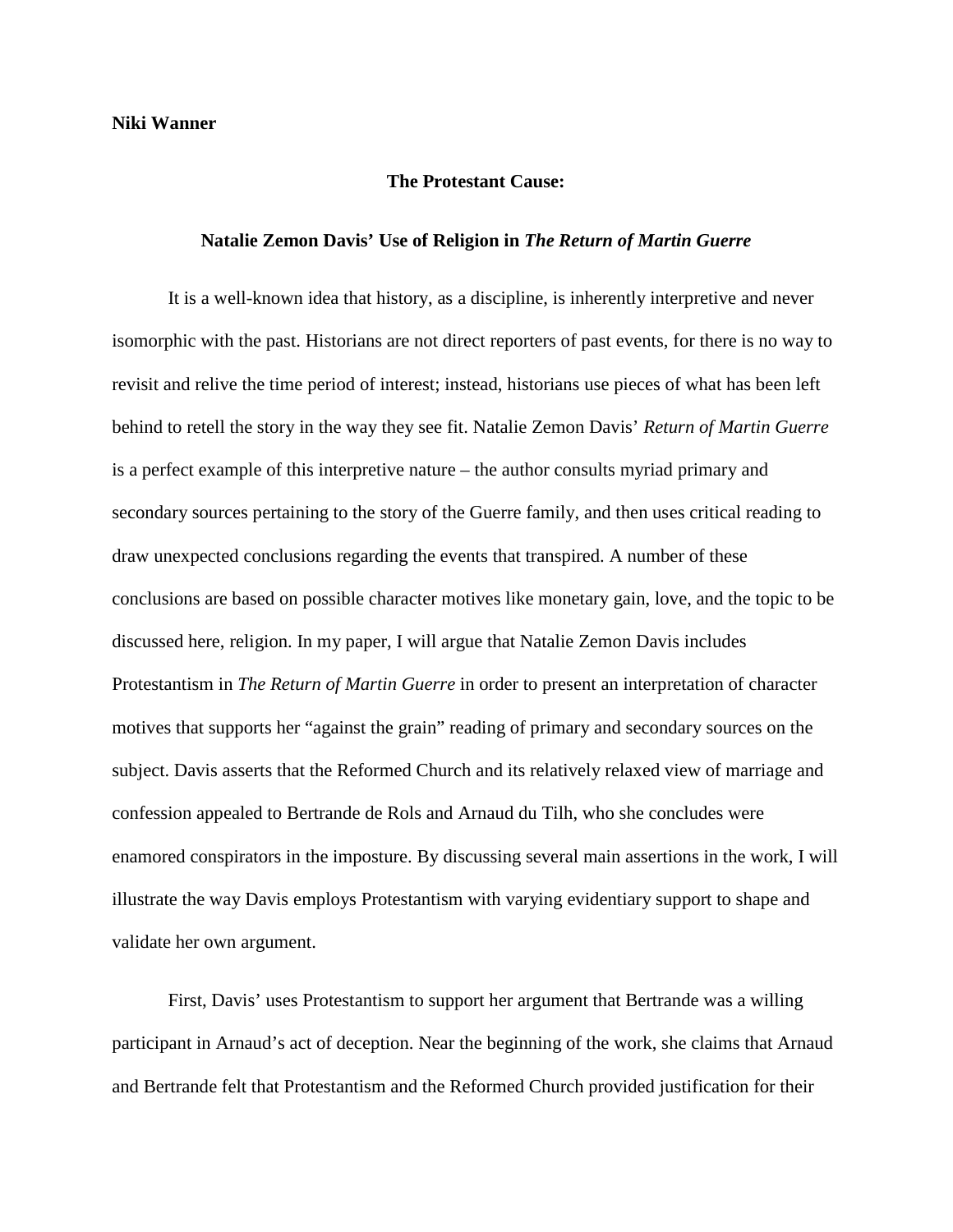relationship. Protestantism was just beginning at the time, spreading along the routes of trade - it allowed for marriage without a priest or other witness, and encouraged direct counsel with God, eliminating confession as a necessity and allowing the couple to justify their relationship more or less independently from the strict moral laws of the time. Davis is able to prove through primary sources that Arnaud was *not* Protestant before moving to Artigat, but the evidence that he and Bertrande were devoted Protestant converts mostly consists of circumstantial interpretation: "... this tradition offered… no quick solution… But it did allow [Bertrande and Arnaud] the possibility of… marriage that was in their hands to make" (Davis 47). This passage uses irresolute language to persuade the reader to agree with the author, as does the rest of the section about Bertrande and Arnaud's relationship – many arguments are made with lead-ins like "so one must surmise", "I doubt", and "such an action may have", indicating that Davis is unable to directly justify her argument through citation. The evidence of the Rols family converting to Protestantism appears to be sound, since their attendance at services was recorded by the church, but the speculative nature of Davis' supporting evidence indicates that Protestantism is primarily used to validate the guesswork involved in reporting the characters' personal motives.

The next example of Davis' constructed use of Protestantism is her portrayal of the conflict between Pierre Guerre and Arnaud. Due to the citations from the records of Judge de Coras, among other sources, it is obvious that Pierre was not in agreement with Arnaud's attempts to profit from leasing and selling Guerre land and that the two were generally at odds. It seems unnecessary, historically speaking, to make any other arguments to illustrate this idea. Given the discussion of Arnaud and Pierre's relationship relative to Protestantism, it is arguable that Davis inserts a religious subtext for the sole purpose of highlighting the rivalry: "If I were to hazard a guess... the sympathizers tended to believe the New Martin and the Catholics tended to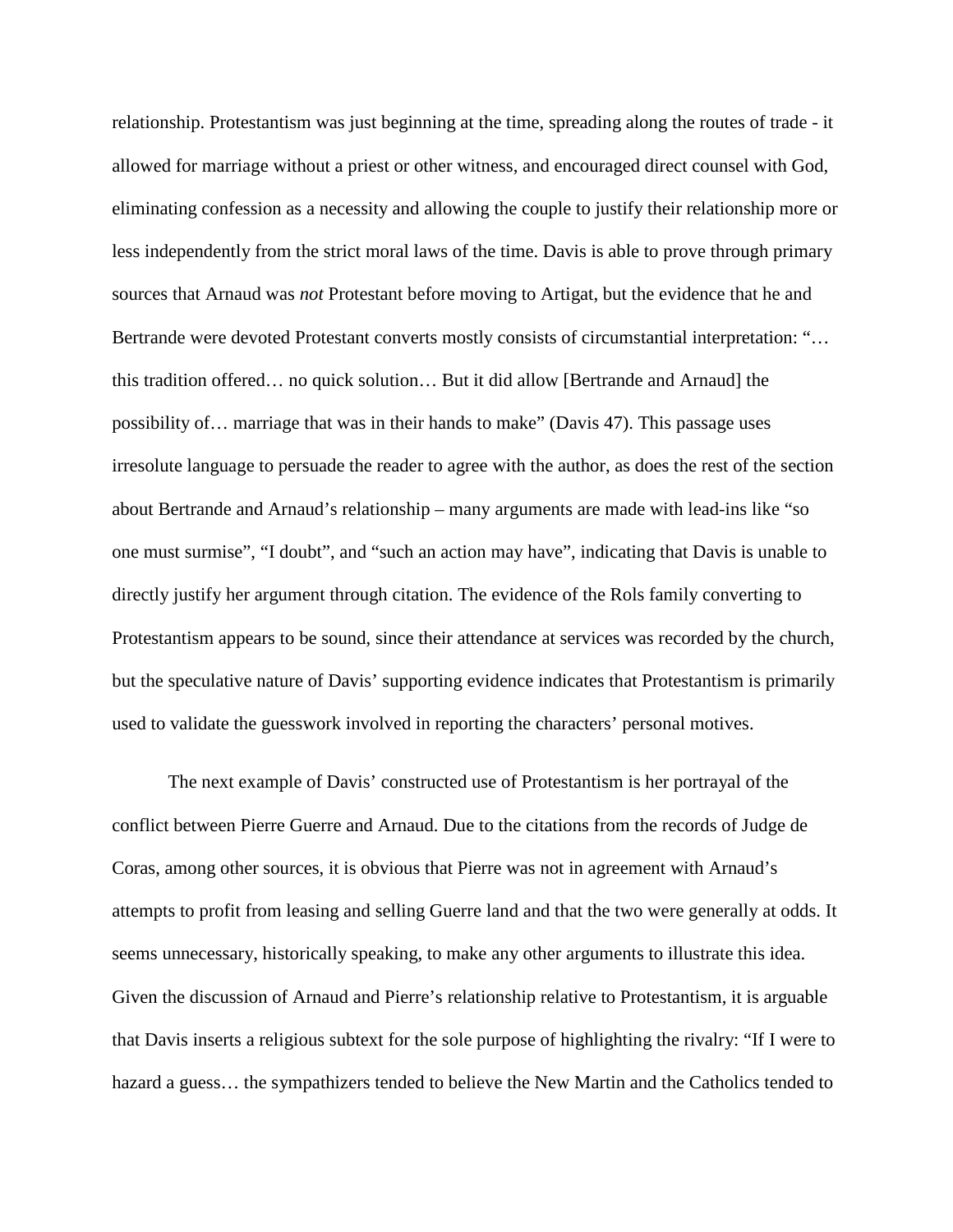believe Pierre Guerre" (56). This section, as indicated by the tentative language of the explanation, is more or less pure speculation that was included exclusively to amplify the sense of a rift between the two men. It is intended to convey that Pierre Guerre and his peers in the community were wary of the returning Martin's incongruent behavior, while Arnaud, Bertrande, and their peers were accepting of these changes. It may be that Davis is attempting to explain the quarrel on a deeper level, or simply that she is adding to their constructed personalities in order to create dynamic character traits, thereby bringing life to a story whose participants can no longer be reached for comment on the matters at hand. In all, the allusion to a religious rift does not directly affect the progression of the story, but it does illustrate a nuanced example of Davis making her argument appeal to the reader.

The final example of Davis' persuasive use of religion lies in the last several chapters of the work – Protestantism is used to interpret an alternate view of Judge de Coras' personal feelings about Arnaud and the trial. Davis claims that de Coras is initially hesitant to condemn Arnaud to death because he identifies with the man on personal and, as the author stresses, religious levels. She uses the Protestantism connection to shape her argument about de Coras' uncertainty about the case. In discussing Jean de Coras, Davis says that when the judge met Arnaud du Tilh, "he recognized a man with some of his own qualities… If I am right that [Arnaud] was a Protestant sympathizer, Coras would have had... [to believe him]" (Davis 102). Again, Davis' cautious language indicates her uncertainty in stating these assertions as fact. The claim is also based on the assumption that Arnaud and Bertrande were indeed Protestant sympathizers, which cannot be objectively proven through primary and secondary sources either. It can be inferred, then, that Davis includes the idea of de Coras seeing himself in Arnaud du Tilh to further support her "against the grain" reading of the judge's records and personal accounts of